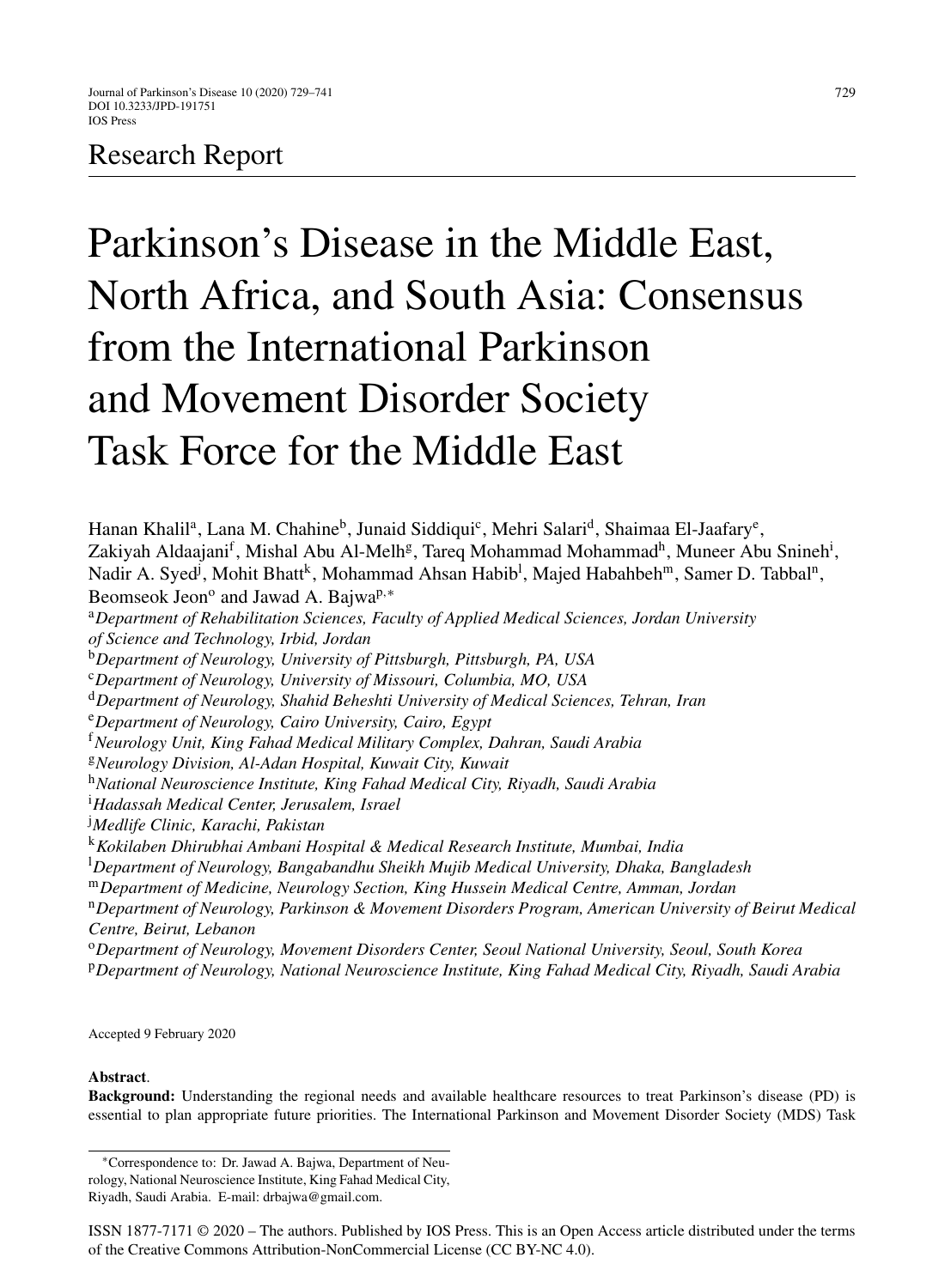Force for the Middle East was established to raise awareness and promote education across the region on PD and other movement disorders. Broadly, the task force encompasses the countries of the Middle East but has included North Africa and South Asia as well (MENASA).

**Objective:** To create a list of needs and priorities in the advancement of PD in MENASA countries based on consensuses generated by the MDS task force for the Middle East.

**Methods:** A Strengths Weaknesses-Opportunities-Threats (SWOT) analysis was conducted by the task force members to generate consensus about PD care this region.

**Results:** Eight overarching principles emerged for the consensus statement on current needs: more movement disorders specialists, multidisciplinary care, accurate epidemiologic data, educational programs, availability of drugs, and availability of more advanced therapy, enhanced health care resources and infrastructure, and greater levels of awareness within the general population and among health care professionals.

**Conclusion:** This pilot study sheds light on unmet needs for providing care to people with PD in the MENASA region. These data offer directions on priorities to increase awareness of PD, to develop better infrastructure for research and management of PD, to foster healthcare policy discussions for PD and to provide educational opportunities within these countries.

Keywords: Parkinson's disease, International Parkinson and Movement Disorder Society, Taskforce (MDS), consensus, Middle East, North Africa, South Asia

#### **INTRODUCTION**

Neurodegenerative disorders such as Parkinson's disease (PD) are largely diseases of older adults [1]. As life expectancy increases across the globe [2], the prevalence of such diseases is expected to increase. There is evidence of regional and ethnic differences [3] in not only the prevalence of PD, but also in disease manifestations. This may include the age of onset, the occurrence of motor fluctuations, cognitive dysfunction, and rates of impulse control disorders. Exogenous factors, such as regional differences in availability and use of PD medications, add further to the heterogeneity of PD across treatment locales [4]. Increased mortality from PD has been seen globally, and this is not entirely accounted for by the increased prevalence of PD [5].

Understanding the regional needs to treat PD and other neurodegenerative disorders is essential to appropriately prioritize research and public health policies that accurately project scientific priorities. This helps facilitate allocating healthcare needs and costs for the given population over time. Therein lies the mission of the International Parkinson and Movement Disorder Society (MDS) Task Force for the Middle East. It was established to raise awareness and education across the region on PD and other movement disorders. Broadly, the task force encompasses the countries of the Middle East, North Africa, and South Asia (MENASA; Table 1). These are a heterogeneous group of predominantly developing countries, the populations of which constitute one-third of the global population. They share some characteristics that allow them to be considered broadly as a group and pose the opportunity to study determinants of PD in these non-Western regions, including epidemiological, environmental and genetic contributors [6, 7].

Overall, twenty of the MENASA countries are Arab, defined broadly as countries where the primary official language is Arabic. The Arab countries not only share a language, but the genetic background, social structure, and culture. The World Health Organization grouping for these countries is "The Middle East and North Africa" (MENA). The remaining 8 countries are South Asian (SA) countries that are grouped by the United Nations. The task force recognizes the inclusion of these countries as well, given their geographic proximity to the greater Middle East, and similarities including developing economies, the emergence of diseases of older adulthood, and some degree of overlap in cultural and religious beliefs. This is in keeping with other world organizations grouping countries with similar economic and regional needs together, as with the Middle East, North Africa, Afghanistan, and Pakistan (MENAP) designation by International Monetary Fund (IMF) [8]. Any broad generalizations concerning PD in the MENASA countries in the aggregate are made with caution and the caveat that there are regional and country-specific patterns to be considered.

This manuscript aims to create a list of needs and priorities in the advancement of PD in MENASA countries based on consensuses generated by the MDS task force for the Middle East. To frame the consensus and put it into context, we first provide an overview of the existing literature regarding epidemiology, disease manifestations, and unique genetic considerations on PD in MENASA countries.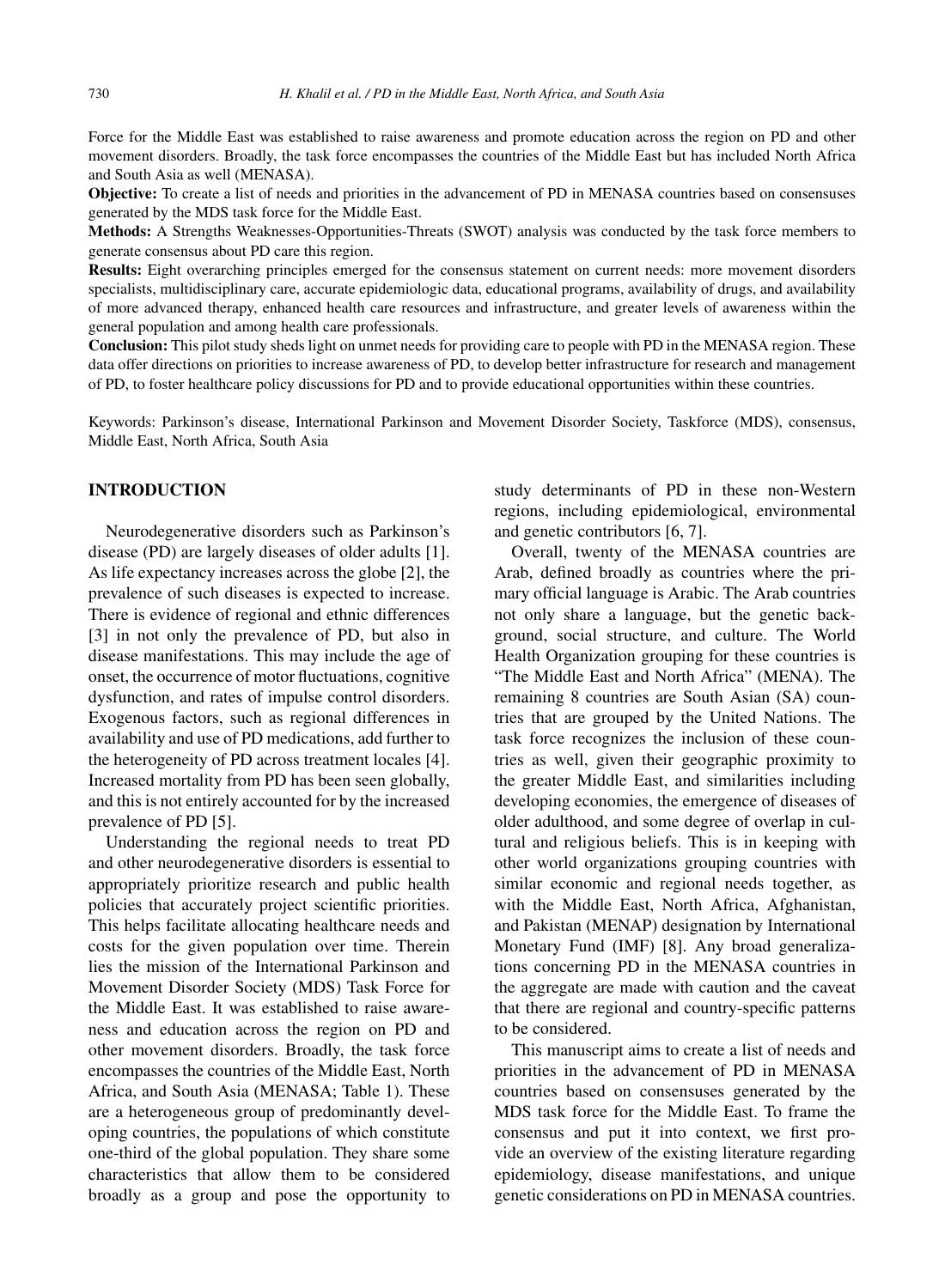| ٠<br>Ξ |               |  |
|--------|---------------|--|
| ۰      | ۰,<br>×<br>۰. |  |

| and Movement Disorder Society Membership |                                                         |                             |                                                                                                                |                                                                                                                                                                                                                                                                                 |  |  |
|------------------------------------------|---------------------------------------------------------|-----------------------------|----------------------------------------------------------------------------------------------------------------|---------------------------------------------------------------------------------------------------------------------------------------------------------------------------------------------------------------------------------------------------------------------------------|--|--|
|                                          | Country<br>population (in<br>2015; thousands)<br>$[12]$ | Number of<br>neurologists * | <b>International Parkinson</b><br>and Movement Disorder<br>Society Membership, N<br>(% of total members, 2017) | Age-adjusted prevalence and/or<br>Prevalence in designated age<br>strata /100,000                                                                                                                                                                                               |  |  |
| Algeria                                  | 39,872                                                  | 83 [82] - 250 [83]          | 2(0.03)                                                                                                        |                                                                                                                                                                                                                                                                                 |  |  |
| Egypt                                    | 93,778                                                  | 500 [84] - 1800 [85]        | 65 (0.84)                                                                                                      | Assuit governate: 2,748 in $\geq$ 50<br>years; 7,263 in $\geq$ 70–79 years<br>in 2010 [26].<br>Red Sea Governate: 452.1 in<br>2009-2012 in ≥40 [15]/522,25<br>in $60-70$ age group; $3554.5$ in<br>$\geq 80$ [15].<br>Qena governate: 15,094 in $\geq$ 75<br>years in 2013 [28] |  |  |
| Iran                                     | 81,672                                                  | 550 [86]                    | 23(0.30)                                                                                                       |                                                                                                                                                                                                                                                                                 |  |  |
| Iraq                                     | 36,116                                                  | 61 [83] - 95 [85]           | 10(0.13)                                                                                                       |                                                                                                                                                                                                                                                                                 |  |  |
| Israel                                   | 8,065                                                   | 300 [84]                    | 30(0.39)                                                                                                       | 942 in $\geq 60$ years in 1998 [87]                                                                                                                                                                                                                                             |  |  |
| Jordan                                   | 9,159                                                   | 38 [84] -60 [83]            | 28 (0.36)                                                                                                      |                                                                                                                                                                                                                                                                                 |  |  |
| Kuwait                                   | 3,936                                                   | 7 [84] -40 [83]             | 2(0.03)                                                                                                        |                                                                                                                                                                                                                                                                                 |  |  |
| Lebanon                                  | 5,851                                                   | 100-120 [83]                | 5(0.06)                                                                                                        |                                                                                                                                                                                                                                                                                 |  |  |
| Libya                                    | 6,235                                                   | 21–40 [83]                  | 0(0)                                                                                                           | $285.1$ in $>50$ age group in<br>1982-1984 [12]                                                                                                                                                                                                                                 |  |  |
| Morocco                                  | 34,803                                                  | 50 [84] - 100 [83, 88]      | 15(0.19)                                                                                                       |                                                                                                                                                                                                                                                                                 |  |  |
| Oman                                     | 4,200                                                   | $10 - 20$ [83]              | 0(0)                                                                                                           |                                                                                                                                                                                                                                                                                 |  |  |
| Qatar                                    | 2,482                                                   | 4 [84] - 13 [85]            | 0(0)                                                                                                           |                                                                                                                                                                                                                                                                                 |  |  |
| Saudi Arabia                             | 31,557                                                  | 25 [84] - 80 [83]           | 16(0.21)                                                                                                       |                                                                                                                                                                                                                                                                                 |  |  |
| <b>State of Palestine</b>                | 4,663                                                   | No data could be found      | 1(0.01)                                                                                                        | $477.32 > 65$ years; $12.29 < 65$<br>years (reported in 2010, based<br>on drug prescription data) [89]                                                                                                                                                                          |  |  |
| Sudan                                    | 38,648                                                  | 21-40 [83]                  | 2(0.03)                                                                                                        |                                                                                                                                                                                                                                                                                 |  |  |
| The Syrian Arab Republic                 | 18,735                                                  | $>300$ [83]                 | 0(0)                                                                                                           |                                                                                                                                                                                                                                                                                 |  |  |
| Tunisia                                  | 11,274                                                  | 45 [84] - 100 [83]          | 10(0.13)                                                                                                       | 216 per 100,000 in $\geq$ 40 years and<br>$296 \ge 50$ years in 1985 [90].                                                                                                                                                                                                      |  |  |
| <b>United Arab Emirates</b>              | 9,154                                                   | $41 - 60$ [83]              | 9(0.12)                                                                                                        |                                                                                                                                                                                                                                                                                 |  |  |
| Yemen                                    | 26,916                                                  | 45 [91]                     | 0(0)                                                                                                           |                                                                                                                                                                                                                                                                                 |  |  |
| Afghanistan                              | 33,736                                                  | 2 [92]                      | 1(0.01)                                                                                                        |                                                                                                                                                                                                                                                                                 |  |  |
| Bahrain                                  | 1,372                                                   | 4 [84] - 10 [85]            | 0(0)                                                                                                           |                                                                                                                                                                                                                                                                                 |  |  |
| Bangladesh                               | 161,201                                                 | 86 [93]                     | 52(0.67)                                                                                                       |                                                                                                                                                                                                                                                                                 |  |  |
| Bhutan                                   | 787                                                     | 0[94]                       | 0(0)                                                                                                           |                                                                                                                                                                                                                                                                                 |  |  |
| India                                    | 1,309,054                                               | 1200 [96]                   | 383 (4.93)                                                                                                     | Bangalore district: age-adjusted<br>76.0 in 2004 [96].                                                                                                                                                                                                                          |  |  |
|                                          |                                                         |                             |                                                                                                                | Kolkata: age-adjusted 52.85 in<br>2003 to 2007 [13].<br>Parsis of Mumbai: age-adjusted<br>192 [17]                                                                                                                                                                              |  |  |
| Maldives                                 | 418                                                     |                             | 1(0.01)                                                                                                        |                                                                                                                                                                                                                                                                                 |  |  |
| Nepal                                    | 28,656                                                  | 7 [97]                      | 10(0.13)                                                                                                       |                                                                                                                                                                                                                                                                                 |  |  |
| Pakistan                                 | 189,381                                                 | 32 [84]                     | 78(1.0)                                                                                                        | Khyber Pakhtunkhwa province:<br>1,700 in $\geq$ 75 years in 2011 [18]                                                                                                                                                                                                           |  |  |
| Sri Lanka                                | 20,714                                                  | 16 [84]                     | 32 (0.41)                                                                                                      |                                                                                                                                                                                                                                                                                 |  |  |

Table 1 Middle East, North Africa, and South Asia (MENASA) countries: PD epidemiology, number of Neurologists, and International Parkinson

∗Time period as per referenced article. Empty cells indicate no data available.

# **METHODS**

*Needs assessment: identification and prioritization*

A staged process was followed to generate a consensus statement about PD care in MENASA

countries. The methodology applied to synthesize the assessed needs was adapted from that used previously by a European expert group in multiple sclerosis (MS) [9]. In brief, the following steps were undertaken:

1) Taskforce members were asked to complete strength, weaknesses, opportunities, threats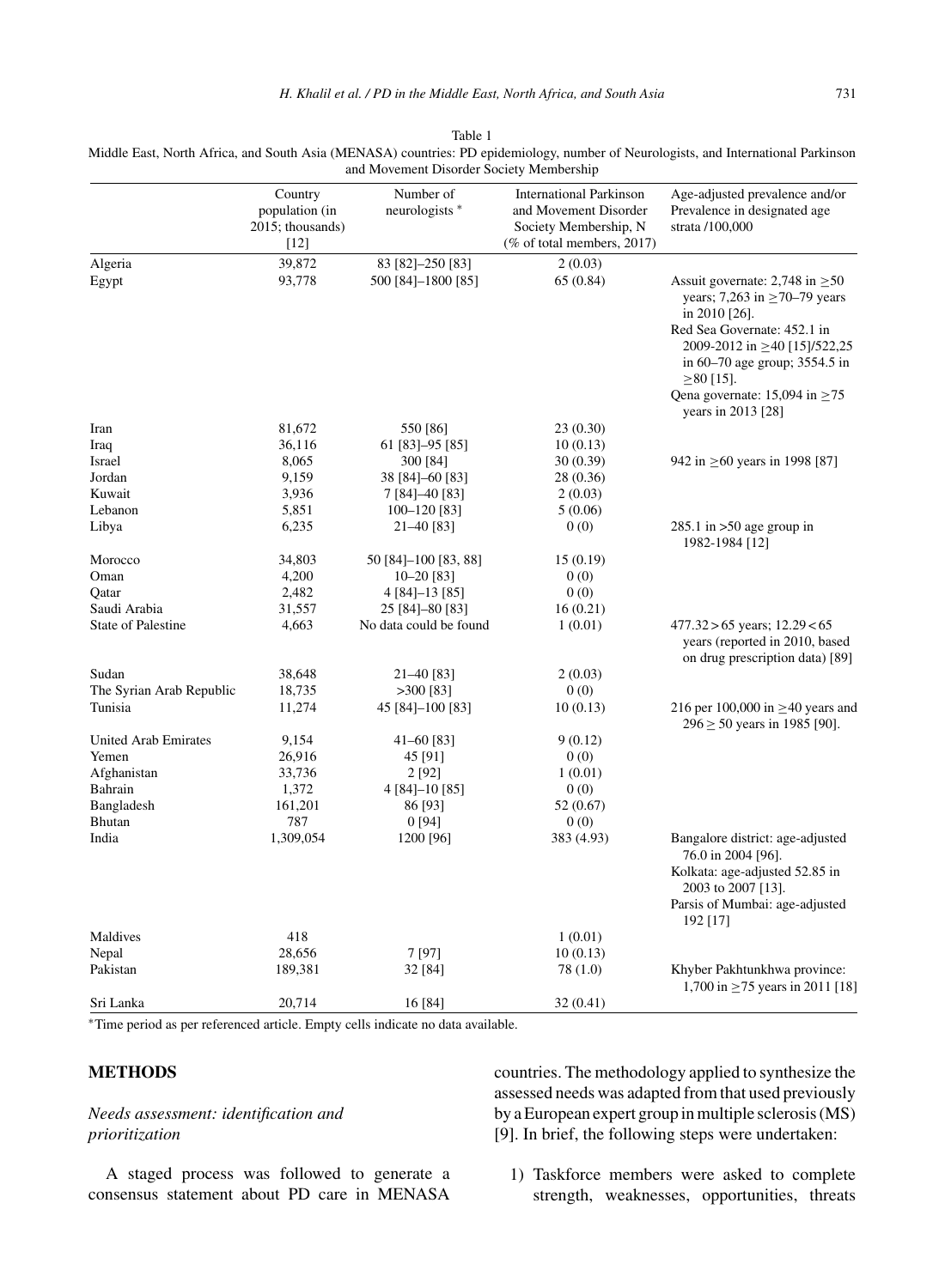(SWOT) analysis about PD care in the MENASA countries. The SWOT analysis was based on pilot data obtained from a previously conducted MDS survey [10, 11]. The majority of the members who participated in the SWOT analysis are clinicians  $(n=11)$ , one is a specialist PD nurse, and another is a physiotherapist PD researcher. The two allied health professionals are from countries (Jordan and Saudi Arabia) where clinicians from the same countries are also members of the task force. Additionally, all members have extensive experience working with people with PD and are very knowledgeable of the current situation in their respective countries [10]; thus, this step was essential to provide needed data.

- 2) Following the SWOT analysis, members were invited to participate in 2 teleconferences and one face-to-face workshop, these occurred between February 2017 and October 2017. Discussions on the first teleconference, which was followed by the face-to-face workshop, focused on the SWOT analysis outcome as well as published literature. This cross-check method between the SWOT analysis and the literature overview helped to identify the most critical goals, unmet needs, and areas for development in PD care.
- 3) The second teleconference in particular, which was conducted at the end, focused on prioritizing critical goals and unmet needs of the consensus statement based on a voting system. This means the task force needs to establish what is considered a list of needs and priorities in the advancement of the Movement Disorders field in general and PD care in specific in the region. To accomplish this important step, each member of the task force was asked to use five votes. These votes can be allocated in any combination among the items listed in Table 2 (items were formulated based on the task force SWOT analysis and the survey results [11]). This process meant that multiple votes could be allocated to one item, and in this case, prioritization of relative item importance could be established.

# *Overview of PD epidemiology, genetic considerations, and disease manifestations*

There are limited data on the epidemiology of PD in many MENASA countries (Table 1). Many data available from door-to-door epidemiologic studies conducted in MENASA countries are from decades prior. Incidence rate data were available for only 2 countries; PD incidence per 100,000 was 4.5 in Libya in 1982-1984 [12], and 5.71 in Kolkata, India in 2003 to 2007 [13]. In the past decade, door-to-door studies on the prevalence of PD were found only for Egypt [14, 15]. Among South Asian countries, prevalence data for India are robust [16, 17], and some data were found for Pakistan [18] but not other countries.

As for the risk factors for PD in MENASA countries, age and male sex are risk factors for PD [19] (see Table 1), as seen in Western countries [20]. Environmental risk factors associated with PD in the United States and Western Europe include pesticide exposure [21], well-water use, rural-dwelling and farming [22], and head injury [23], but these risk factors have yet to be ascertained in MENASA countries. Caffeine and tobacco product usage has been associated with a lower risk of PD but this also remains to be proven in non-Western populations [24, 25]. There are few studies on environmental risk factors for PD in MENASA countries. In many Arab countries, a large proportion of the population lives in rural regions where farming is ubiquitous. As in some studies in Western countries, one study in Egypt found a higher prevalence of PD among rural dwellers [26]. One hypothesis is that a large proportion of the population chews on the leaves of Catha edulis ("Khat") that has been theorized to cause dopaminergic cell toxicity and may be related to the development of parkinsonism [27]. However, another study by the same group in the Assiut and Qena governates of Egypt found a higher prevalence in urban areas, where industrial toxins from factories may drain into the Nile river [28]. This finding agrees with a large study in the USA (using a comprehensive population-based health care database) that demonstrated a substantially higher prevalence and incidence of PD in urban areas rather than in rural areas [20]. In another example, a small case-control study in Uttar Pradesh, India found a higher prevalence of self-reported exposure to chemicals and well water drinking among PD cases, but not other factors identified in Western countries [29]. On the other hand, a case-control study in Eastern India identified the following risk factors for PD: family history of PD, pesticide exposure, exposure to toxins other than pesticides and herbicides, and rural living [30]. These and other data suggest that there may be some shared environmental risk factors for PD in MENASA countries, but there are likely differences as well. Indeed, given the known mediation of envi-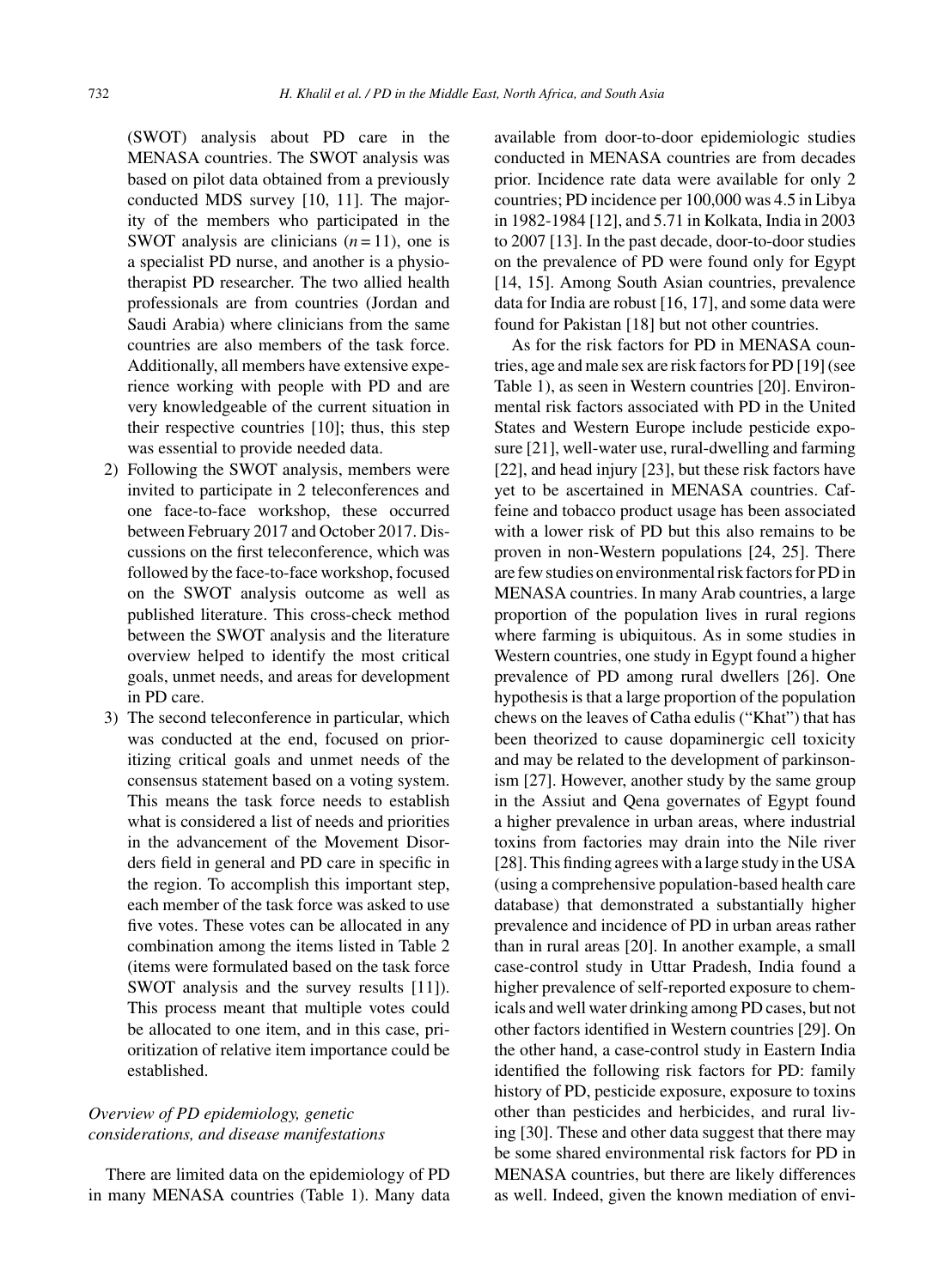#### Table 2

Areas of development identified as per the consensus process and number of votes devoted for each area (5 votes were allocated by each respondent based on what they perceived to be the greatest need and priority)

| Potential Areas of development                                                | Number of votes, $N(\%)$                     |
|-------------------------------------------------------------------------------|----------------------------------------------|
|                                                                               | $(65 \text{ votes}, 5 \text{ votes/person})$ |
| The need for more movement disorders' specialists                             | 14 (21.54)                                   |
| Multidisciplinary care                                                        | 9(13.85)                                     |
| Need for Accurate epidemiologic data                                          | 9(13.85)                                     |
| The need for more educational opportunities                                   | 7(10.77)                                     |
| Availability of more options of drugs                                         | 4(6.15)                                      |
| Availability of advanced therapies                                            | 4(6.15)                                      |
| Health care resources and infrastructure                                      | 4(6.15)                                      |
| Level of awareness among the general population and health care professionals | 4(6.15)                                      |
| Commitment to research                                                        | 2(3.08)                                      |
| Cost and reimbursement                                                        | 2(3.08)                                      |
| PD centers of excellence                                                      | 2(3.08)                                      |
| Regional and national movement disorders societies                            | 2(3.08)                                      |
| Patients engagement and adherence                                             | 1(1.54)                                      |
| Networking with supporting organizations                                      | 1(1.54)                                      |
| Early referrals, diagnosis, and management                                    | 0(0)                                         |
| Better communication with stakeholders                                        | 0(0)                                         |

Each voting member had a total of 5 votes. Multiple votes for a single topic were allowed. Members who voted included 11 movement disorders' specialists, one nurse specialist in PD and one physiotherapist researcher specialist in PD. Those members were representing 10 different countries.

ronmental risk factors for diseases by genetic factors [31–33], environmental risk factors for PD identified in Western countries are not necessarily generalizable to other regions of the world, and further studies in MENASA countries are essential.

Regarding genetic determinants or contributors to PD in MENASA countries, much work has focused on the high prevalence of the G2019S LRRK2 gene mutation in North African countries. While in most populations, mutations in the LRRK2 gene account for only about 1% of sporadic cases of PD, this mutation is more common in Ashkenazi Jews [34] and is especially common in the North African Berbers of Morocco, Tunisia, and Algeria [35]. A small study suggested that this mutation is relatively prevalent in a Northern region of Egypt [36] but may be less common in other regions of the country [37], possibly due to the lower prevalence of Berbers in that region. On the other hand, G2019S LRRK2 mutations were not found to be common in one other Arab country where this has been studied, namely Saudi Arabia [38]. Otherwise, data on the genetic epidemiology of PD in MENASA countries are limited. Populations of the MENASA countries are significantly under-represented in genome-wide association studies (GWAS) [39]. In many MENASA countries, especially Arab countries, there are high rates of consanguinity among first cousins [40, 41]. Indeed, much insight into PD genetics has been gained from studying families originating in MENASA countries including Jordan [42–44], Sudan [45], and Palestine [46]. Thus, the high rates of consanguinity in some MENASA countries, combined with the heterogeneous genetic constitution of the MENASA population that is distinct from Western countries, provide great impetus to study the genetic epidemiology of PD in MENASA countries [47, 48].

There are few studies on PD disease clinical manifestations in the MENASA regions. Information on differences between sporadic vs familial forms, age of onset, progression is limited. In one study from Saudi Arabia [38], 33.67% of cases studied were familial (defined as at least 1 first or second-degree relative with PD). Almost one-third of the familial cases were young-onset (<50 years), but pathogenetic mutations that account for 25–30% of young-onset PD in other populations were only seen in <5%.

A case series from Pakistan looking at 101 patients with a diagnosis of PD did not find major differences in age of onset of disease manifestations in comparison to similar samples from other countries. Two-thirds of patients were male; the mean age of disease onset was 56.4 years (ranged from 27–87); the mean duration of disease at the time of diagnosis was 5 years. 60% had disease onset during the 6th or 7th decade of life. Cognitive impairment was apparent after 10 years or longer of disease duration [49].

A study from Israel looked at 159 patients with PD that included Ashkenazi and Yemenite Jews. The age of onset was 10 years younger in the Yemenite Jew population. The tremor was the initial feature in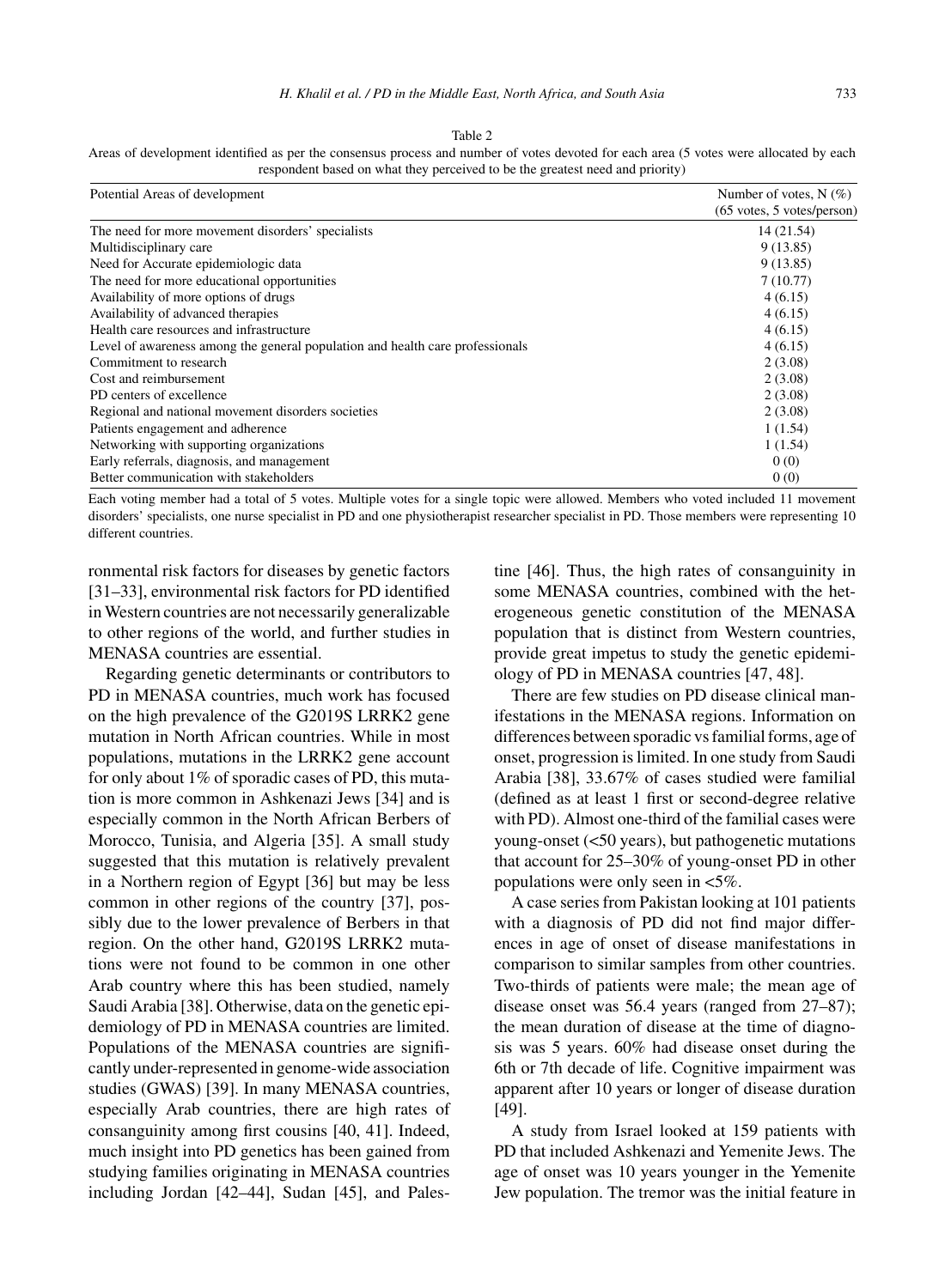just under half of the patients in both groups. 35% and 22% of the group had a positive family history of PD, respectively. The Yemenite group showed a higher prevalence of cognitive impairment and depression and also had a higher rate of disease progression [50]. LRRK2 mutation was estimated to be 10.6% in sporadic cases of PD in Ashkenazi Jews in Israel and 26% of familial cases in study [51]. Overall, the Yemenite Jews did not have the LRK mutation identified in Ashkenazi Jews, which may explain the difference in phenotype.

Also, The MDS gene database has data on only 3 of the autosomal recessive EOPD, and the data sources from the region mainly contain only case reports and information on selected cohorts and families with the conditions. Although these sources indirectly implicate autosomal recessive mutations, detecting the frequency or prevalence of these mutations which would require extensive genetic studies across the MENASA population. Besides, data from many of the countries are not available.

#### **RESULTS**

#### *Need assessment*

The consensus process indicated several areas that need to be addressed to improve the care of people with PD in the MENASA countries (Table 2). The task force members agreed that eight overarching principles should form the basis of the consensus statement: 1) the need for more movement disorders specialists, 2) multidisciplinary care, 3) the need for accurate epidemiologic data, 4) the need for educational programs, 5) availability of drugs, 6) availability of more advanced therapy, 7) health care resources and infrastructure, and 8) a heightened level of awareness among general population and health care professionals. Specific areas of consideration for each of these are outlined in Supplementary Table 1.

#### **DISCUSSION**

There have been attempts to identify barriers for providing evidence-based care and clinical services for people with PD in the MENASA countries [52]. Within the context of existing literature, and through a series of conferences, we aimed to assess existing data and available care for PD patients in the MENASA countries. Based on that, the task force members agreed on eight priority areas to improve the status of PD care and other movement disorders in the region. The following is a discussion of these items.

### *The need for more movement disorder specialists and more educational opportunities in the field*

In regards to the provision of care to PD patients, consensuses pointed to the shortage of specialized movement disorders' clinics in the region and a very low number of movement disorder specialists. This conclusion is in line with data obtained from a previously conducted survey by our Task Force [11] and is also reflected by the low numbers of MDS members from the MENASA countries (Table 1). This is also consistent with the WHO Neurology atlas of country resources for neurological disorders that reported the lack of consultant neurologists in Africa [53], and similar reports by Khalifa et al. [54] in the Arab region.

The collective experience gathered from the task force consensus is that most patients in the region receive care at either general neurology or general medicine clinics. While basic care is available, more sophisticated treatments for advanced diseases, such as interventional therapies for advanced PD, are lacking. This limitation may affect patients' quality of care. Movement disorders are usually complex conditions, and provision of care by neurologists with multidisciplinary support improves the delivery of standards of care and outcomes [55] [56]. Indeed, in one study, care by a specialized neurologist was associated with higher adherence to quality care indicators, better education by the patient and caregiver regarding the disease, and greater access to advanced therapy [57].

The task force agreed that one solution is the regional promotion of training opportunities in movement disorders (Supplementary Table 1). An understanding of the medical education infrastructure and options available in each country will be needed to tailor education programs accordingly. Where possible, integration of movement disorders into medical school curricula may maximize the number of physicians receiving a minimum amount of training in movement disorders. Including movement disorders training for general physicians will also be essential [58]. In countries where formal sub-specialty training is available establishing, promoting, and supporting fellowships in movement disorders will allow for additional advanced (sub-specialty) training. Facilitating access to high-quality educational courses and encouraging neurologists to participate should be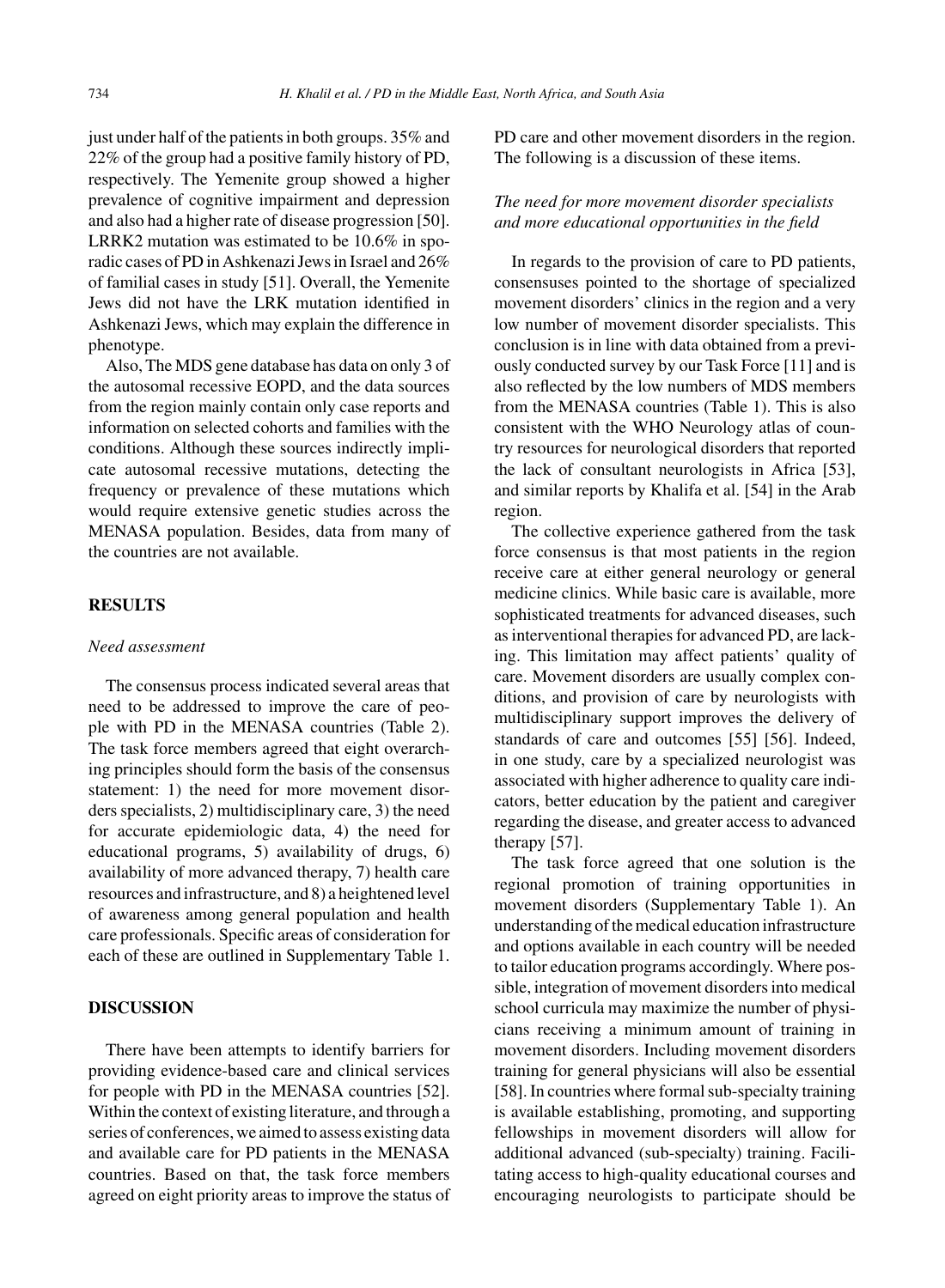liaised with health authorities and neurological societies in MENASA countries. Possible formats could include sponsored programs that would allow health care providers from MENASA countries to train in established movement disorders centers. Creating symposia and congresses aimed at providing updates in the field would be another means of improving education on movement disorders among MENASA healthcare providers. The provision of online courses may be particularly helpful in improving access to such educational opportunities. In countries where continuing medical education (CME) is necessary for the renewal of medical licenses, incentivizing physicians with CME opportunities may be useful. Toward this goal of advancing education and training in the field of movement disorders, there have been recent efforts to establish a center-to-center movement disorders training program through MDS [59]. Additionally, a series of educational courses in the field of PD and movement disorders were coordinated in the region through the MDS [60]; some of these were online courses. These courses provided a platform to initiate a structured evidence-based educational process to deliver skills for better comprehensive care of PD in the region. Recently, MDS has formed the Middle East Working Group for PD and movement disorders to address these issues more thoroughly [11].

#### *Multidisciplinary care*

Improving access to multidisciplinary care was seen as the second most important issue. Given the complexity of PD, a multidisciplinary approach is likely needed to optimize the care of such patients. Indeed, such care models have been shown to improve quality of life in PD in randomized trials [61, 62]. As yet, several barriers to establishing multidisciplinary care in MENASA countries exist, such as lack of neurologists and ancillary health care providers trained in PD. Others include the paucity of centers providing the whole range of necessary services, and the need to re-organize them in the rare instances that they are available. Suggestions from the task force members on how these barriers can be addressed are provided in Supplementary Table 1.

#### *The need for accurate epidemiologic data*

The need for more accurate data was identified as a key priority by task force members. Epidemiological data are critical to identifying population needs, forming policies, and allocating research and health care resources. This, in turn, would inform healthcare provider training, and allow for systematic improvements in care and treatment gaps, including the availability of medications. Accurate populationlevel epidemiologic data are also essential for the study of the region or country-specific environmental and genetic risk factors. Although some information is available [63], most of the data on incidence and prevalence of PD and other movement disorders in the Middle East are old (Table 1), inconclusive and often conflicting [52]. Genetic forms of PD may be disproportionately prevalent in the Middle East because of higher rates of consanguineous marriages in this part of the world [64]. While 16% of the world's PD population are estimated to reside in MENASA countries [65, 66], this may be an underestimate due to underreporting and under-diagnosis of the illness. This, in turn, may result from the existing limitations in health care surveillance infrastructure and delivery present in many MENASA countries. Gathering data on PD epidemiology will likely be achieved via a multilayered approach. In countries where healthcare systems are nationalized, healthcare administrative databases may be a key source of epidemiologic data. In other countries, insurance claims and/or pharmaceutical utilization/prescribing practices may provide useful data on prevalence and even incidence. In some countries, partnering with local health organizations and other non-governmental organizations may provide key opportunities for fieldwork to understand PD prevalence. Where advanced care is provided in centralized tertiary care centers, establishing patient registries may be useful in gathering key information.

#### *Availability of drugs and advanced therapies*

The availability and affordability of treatment are also barriers for delivering care to PD patients, especially for advanced disease. Access to advanced PD therapies such as deep brain stimulation (DBS) continues to be limited even in developed countries such as the United States [67, 68], despite a high level of evidence of efficacy for such therapies. While the unit cost of some PD medications is relatively low in MENASA countries compared to costs in Western markets, the cost is high based on the cost of living and income ratio. This is compounded by the lack of availability of healthcare insurance to many (see further below), resulting in suboptimal care options for control of the disease [69]. The most commonly prescribed drugs are L-Dopa prepa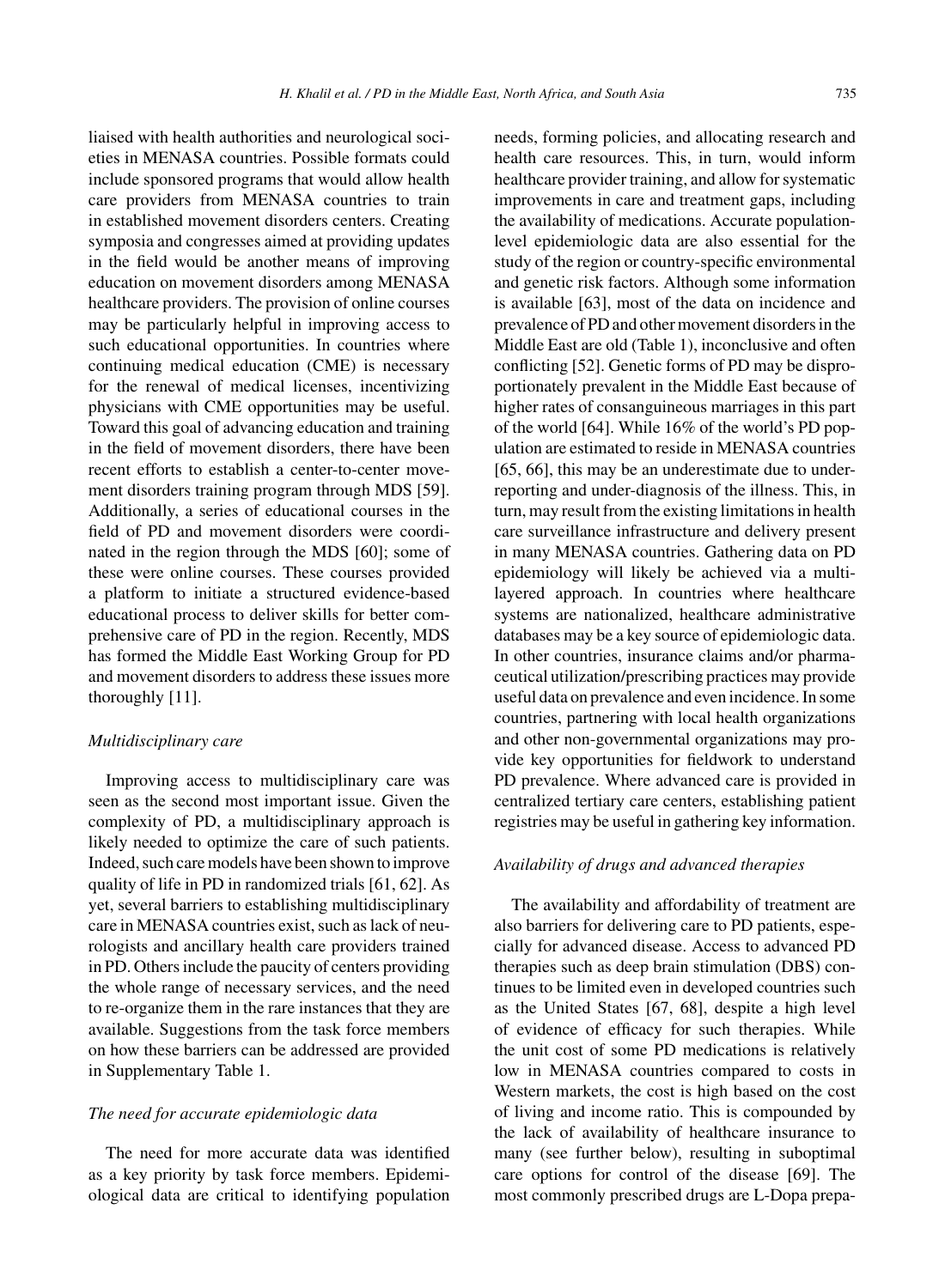rations followed by dopamine agonists. However, access to therapies varies within countries across different regions in addition to challenges with substandard and falsified medical products becoming an increasing life-threatening concern [70]. Access to levodopa, considered first-line therapy for PD, may be inconsistent. In a recent survey of public and private pharmacies in Nigeria, generic levodopa was found to be less available and more expensive than other agents such as dopamine agonists and anticholinergic medications [71]. Based on the anecdotal report of task force members, lack of individual health insurance coverage makes the out-of-pocket cost to the patient highly burdensome, and limited access to advanced therapies results in poor control of the disease [72].

Overall, some advanced therapy is available at few centers in the Middle East [11]. While the availability of neurosurgical stereotactic procedures and drug-infusion therapies were not available in many countries according to respondents, the practice of DBS is growing with some challenges, not only regarding its cost but also the lack of well-trained experts to manage it. This also applies to infusion therapies, which are less commonly available, even in specialized centers. This is likely in part due to the significant maintenance costs [52]. As these advanced therapies become increasingly available, their healthcare providers must be proficient regarding candidacy for these therapies [73]. Future work is needed to characterize the availability of drugs and which medications are prescribed/used, cost considerations, and access to advanced therapies in the MENASA region.

#### *Health care resources and infrastructure*

Private and public health insurance were available to cover the cost of healthcare according to nearly half of the survey responders. Even though we elected to study a group of countries based on geographical distribution and cultural similarities, we note heterogeneity between the countries of the MENA and SA regions. For instance, there is a discrepancy even within the Arab countries in terms of availability of funds for health care, with more of these funds being available in oil-rich Gulf countries of Saudi Arabia, Kuwait, Qatar, Bahrain, Oman, and United Arab Emirates. Historically, these countries have provided government-funded health care for their citizens. However, due to lack of expertise and skills, only very few centers offer advanced therapies

for PD despite ample financial resources. Physical, occupational, and speech rehabilitation are an integral part of the care of PD patients. Provided as part of a multidisciplinary care system, this can substantially improve patient outcomes and quality of life [74]. In MENASA countries there is a lack of rehabilitation centers specialized to offer care to patients with PD, which adds to the burden of the disease. Where a few centers exist to provide comprehensive care [75] and physical rehabilitation, several barriers reduce patient access to them [76].

# *Level of awareness among the general population and health care professionals*

Increasing the level of awareness among the public as well as health care professionals was one of the priorities for the task force members. A lack of education about the disease among providers, patients, and their families, and the public may result in delayed diagnosis. Taskforce members report a paucity of educational materials available in the Arabic, Persian, Bangla, Urdu language and other languages commonly used in MENASA countries. Illiteracy, prevalent among some subgroups of MENASA countries, is also a major challenge to increasing awareness.

Lack of public awareness also makes it difficult for patients and their caregivers to live and actively engage in their communities. Anecdotal experience indicates that the effect of stigma from PD as a chronic illness is common in Jordan and MENASA. There is a lack of informational resources such as informational websites, societies, support groups, and brochures available in Arabic and other regional languages [77]; social stigma may delay or prevent patients from seeking medical care [78]. Support groups and other patient/community resources have the potential to provide peer support and reduce stigma. However, to the knowledge of the authors, support groups for individuals with PD do not exist in the vast majority of the MENASA countries. As efforts emerge to improve support for patients in the community, considering specific cultural factors will be critical. Support group structures that are successful in North American and Western European cultures may not necessarily succeed in MENASA countries. Data on this are limited, and as a first step, pilot studies to determine patient attitudes towards PD support groups are needed.

To address this practical issue, the task force members started the translation of patient educational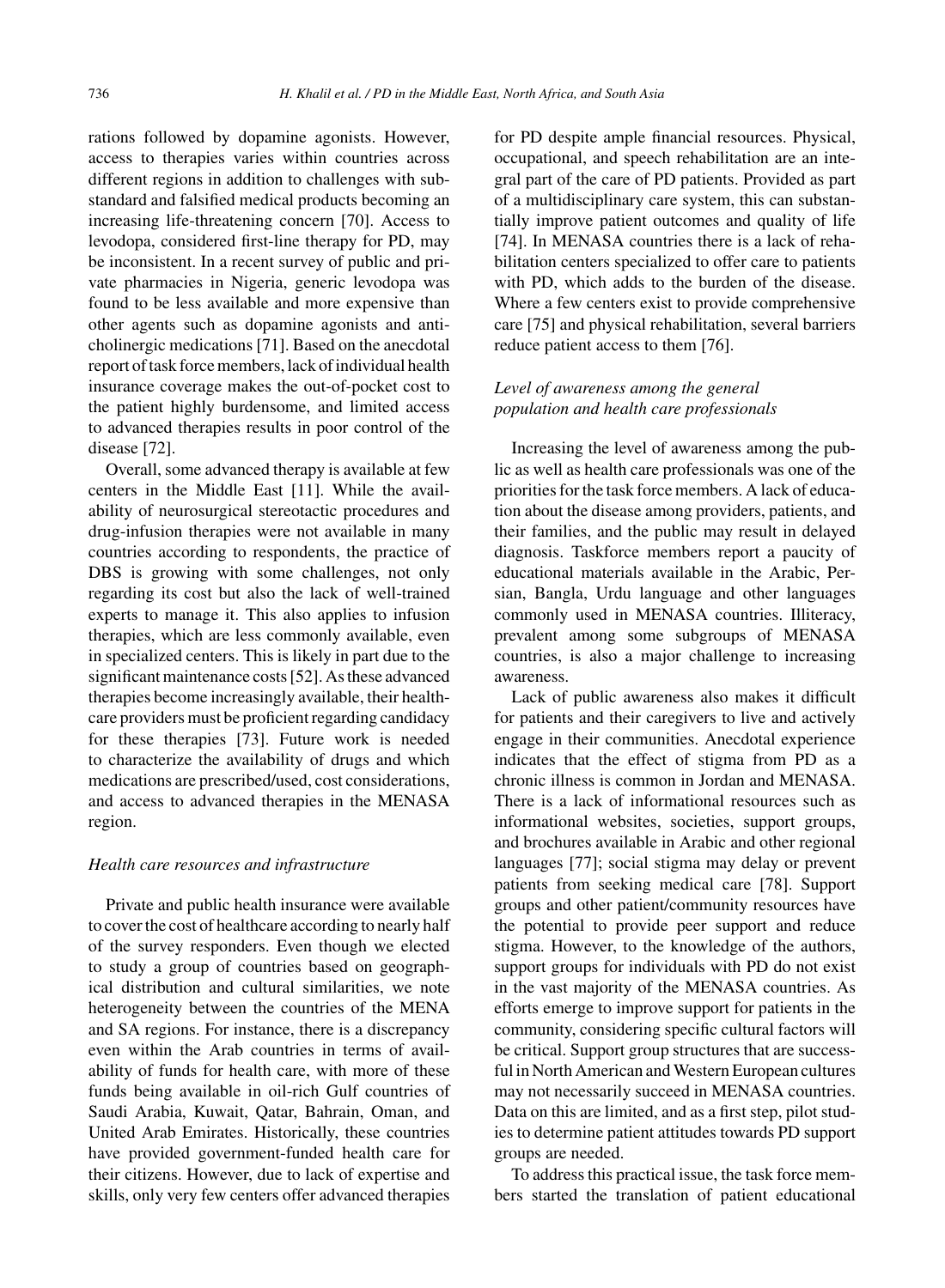leaflets into various regional languages including Arabic, Persian, Bangla, and Urdu that are available on the MDS website. These contain significant information about PD, signs and symptoms and management. Members of the task force from different countries started to create their educational materials as well in different forms and designs to reach a wide sector of the target audience [79]. Additionally, members from the task force have translated into Arabic highly utilized clinical rating scales, namely the MDS-Unified Parkinson's Disease Rating Scale (MDS-UPDRS) and the MDS-Unified Dyskinesia Rating Scale (MDS-UDysRS). The process of validation and cultural adaptation to the Arabic versions of these scales is in progress with the prospect of serving future research and routine clinical practice. Efforts to generate auditory and visual educational materials on PD will be key to increasing awareness about PD among MENASA residents with low literacy.

#### *Limitations of this work*

Interpretation of the voting results must be done while accounting for the small number of task force members  $(n = 13)$ . However, this limitation has been mitigated taking into account the existing literature and survey data while synthesizing the priorities. The triangulation with data reported from the literature as well as the consensus of the task force members adds to the credibility of the reported data. Overall, we would like to emphasize that data reported here is considered to be pilot data which merits further investigations.

#### *Future directions*

We propose the following areas of development to enhance the care of patients with PD. These are general future directions and would need to be tailored for implementation in different countries to adapt to country-specific health-care system structures and resources.

- 1) Training providers to deliver high-quality PD care. This may be achieved by on-the-ground engagement with medical schools, residency programs, and ancillary health care provider education programs. This can be facilitated by international, regional, national and local neurological and movement disorders societies.
- 2) Improving access to care to healthcare providers trained in PD and other movement

disorders. Telemedicine [80] may be used to reach patients that reside in areas that are far from specialist care. Encouraging the use of electronic medical record systems to monitor the delivery of health care would facilitate the delivery of care remotely.

- 3) Creating a network of movement disorders specialists in some MENASA countries and organizing an infrastructure to allow for systematic data collection. This could translate into further collaborations to help gather data on epidemiology, genetic contributors, and environmental risk factors [81].
- 4) In the long-term, establishing centers of excellence, modeled on those in North America, Europe, and other regions will maximize the delivery of optimal care to PD patients. These centers would lead the way to provide multidisciplinary care, such as medical, surgical, psychiatric/psychological care, rehabilitation services, and home care, as well as establishing social support groups to patients and families caring for patients with parkinsonism.
- 5) Creating networks for patients and caregivers in the region: to educate them more about the disease, provide further support, encourage more socialization, foster learning how to live with the disease, and strengthen the bond between them and their communities.

#### **ACKNOWLEDGMENTS**

The authors would like to acknowledge Dr. Christopher G. Goetz for providing invaluable guidance throughout the process and for reviewing the manuscript. The authors would also like to thank Dr. Rizwan S. Bajwa for reviewing the manuscript. Authors also would like to thank International Parkinson and Movement Disorders Society for their support and in particular Ms. Sharon Baudry and Stephanie Jensen for the administrative support to this work.

#### **ETHICAL COMPLIANCE**

The authors confirm that the approval of an institutional review board and informed consent was not required for this work. Additionally, authors confirm that they have read the Journal's position on issues involved in ethical publication and affirm that this work is consistent with those guidelines.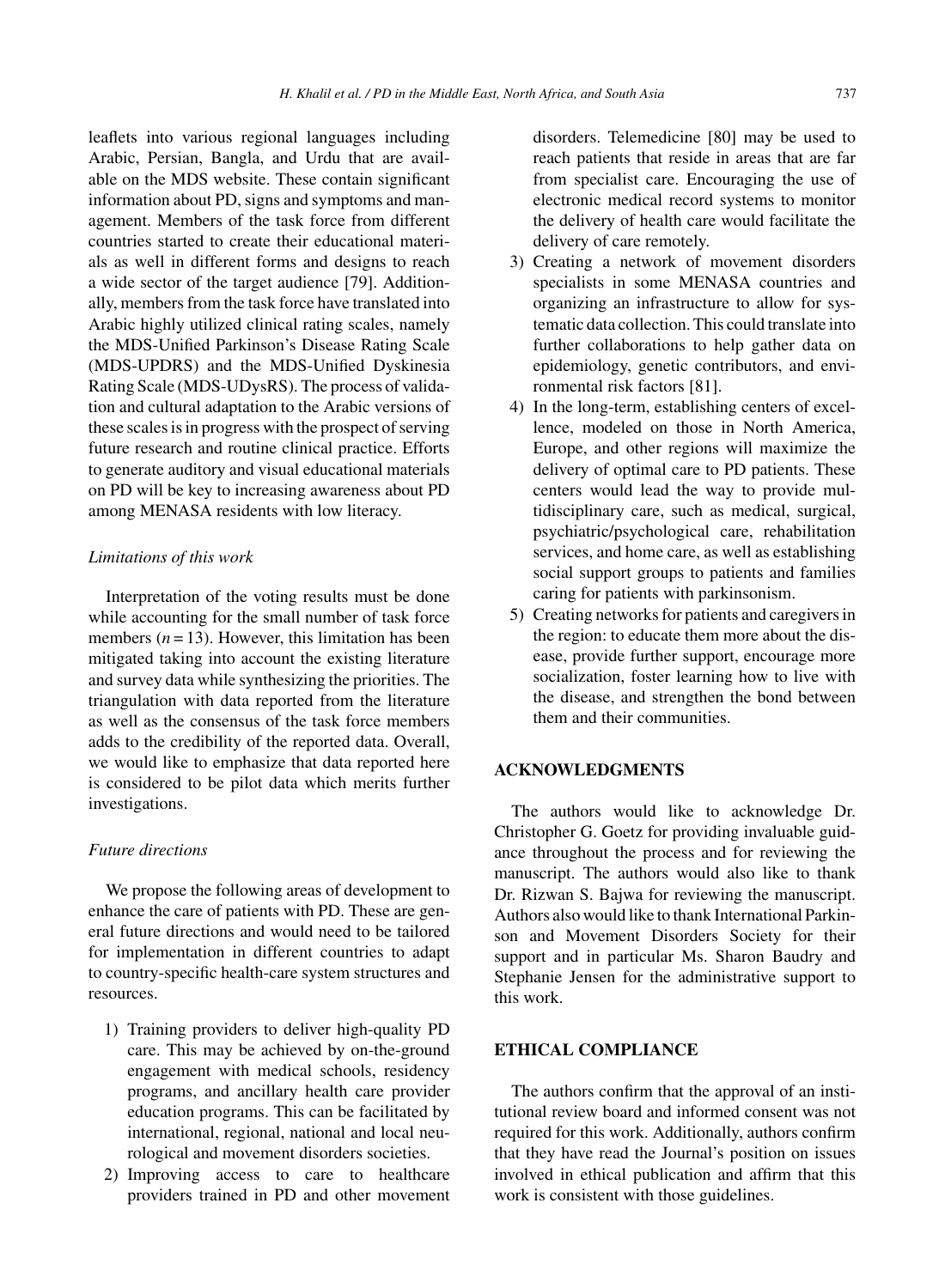#### **CONFLICT OF INTEREST**

Professor Beomseok Jeon received funding support from Peptron, Ipsen Korea, Abbvie Korea. Dr. Junaid Siddiqui is a PI in an industry-sponsored trial. All other authors have no conflict of interest to report related to this work.

## **SUPPLEMENTARY MATERIAL**

The supplementary material is available in the electronic version of this article: [http://dx.doi.org/](http://dx.doi.org/10.3233/JPD-191751) [10.3233/JPD-191751.](http://dx.doi.org/10.3233/JPD-191751)

#### **REFERENCES**

- [1] De Lau LM, Breteler MM (2006) Epidemiology of Parkinson's disease. *Lancet Neurol* **5**, 525-535.
- [2] Abubakar I, Tillmann T, Banerjee A (2015) Global, regional, and national age-sex specific all-cause and causespecific mortality for 240 causes of death, 1990–2013: A systematic analysis for the Global Burden of Disease Study 2013. *Lancet* **385**, 117-171.
- [3] Benamer HT, de Silva R, Siddiqui KA, Grosset DG (2008) Parkinson's disease in Arabs: A systematic review. *Mov Disord* **23**, 1205-1210.
- [4] Lim S-Y, Tan AH, Ahmad-Annuar A, Klein C, Tan LC, Rosales RL, Bhidayasiri R, Wu Y-R, Shang H-F, Evans AH (2019) Parkinson's disease in the Western Pacific Region. *Lancet Neurol* **18**, 865-879.
- [5] (2018) Global, regional, and national burden of Parkinson's disease, 1990–2016: A systematic analysis for the Global Burden of Disease Study 2016. *Lancet Neurol* **17**, 939-953.
- [6] Dorsey ER, Elbaz A, Nichols E, Abd-Allah F, Abdelalim A, Adsuar JC, Ansha MG, Brayne C, Choi J-YJ, Collado-Mateo D (2018) Global, regional, and national burden of Parkinson's disease, 1990–2016: A systematic analysis for the Global Burden of Disease Study 2016. *Lancet Neurol* **17**, 939-953.
- [7] Khalil H, Chahine L, Siddiqui J, Aldaajani Z, Bajwa JA (2020) Parkinson's disease in the MENASA countries. *The Lancet Neurology* in press.
- [8] Lukonga MI (2018) *Fintech, Inclusive Growth and Cyber Risks: Focus on the MENAP and CCA Regions*, International Monetary Fund.
- [9] Rieckmann P, Boyko A, Centonze D, Coles A, Elovaara I, Havrdova E, Hommes O, Lelorier J, Morrow SA, Oreja-Guevara C, Rijke N, Schippling S (2013) Future MS care: A consensus statement of the MS in the 21st Century Steering Group. *J Neurol* **260**, 462-469.
- [10] Middle East Working Group MDS/Asian and Oceanian Section/Middle East Working Group, [https://www.move](https://www.movementdisorders.org/MDS-AOS/Middle-East-Working-Group.htm) [mentdisorders.org/MDS-AOS/Middle-East-Working-Gro](https://www.movementdisorders.org/MDS-AOS/Middle-East-Working-Group.htm) [up.htm](https://www.movementdisorders.org/MDS-AOS/Middle-East-Working-Group.htm)
- [11] Khalil H, Aldaajani Z, Abualmelh M, Mohammad T, Salari M, Bhatt M, Tabbal S, Syed NA, Jeon B, Goetz C (2017) The management of Parkinson's disease in the Middle East countries: The MDS-middle east task force survey. *Mov Disord* **32** (Suppl 2), Abstract number 1296.

[https://www.mdsabstracts.org/abstract/the-management](https://www.mdsabstracts.org/abstract/the-management-of-parkinsons-disease-in-the-middle-east-countries-the-mds-middle-east-task-force-survey/)of-parkinsons-disease-in-the-middle-east-countries-themds-middle-east-task-force-survey/.

- [12] United Nations Population Division, [https://esa.un.](https://esa.un.org/unpd/wpp/) [org/unpd/wpp/,](https://esa.un.org/unpd/wpp/) Accessed March 22, 2018.
- [13] Tan LCS (2013) Epidemiology of Parkinson's disease. *Neurol Asia* **18**, 231-238.
- [14] El Tallawy HN, Farghaly WM, Rageh TA, Shehata GA, Metwaly NA, Elftoh NA, Hegazy AM, El Moselhy EA, Rayan I, Al Fawal BM (2010) Epidemiology of major neurological disorders project in Al Kharga district, New Valley, Egypt. *Neuroepidemiology* **35**, 291-297.
- [15] El Tallawy HN, Farghaly WM, Rageh TA, Shehata GA, Badry R, Metwally NA, El Moselhy EA, Hassan M, Sayed MA, Waris AA (2013) Door-to-door survey of major neurological disorders (project) in Al Quseir City, Red Sea Governorate, Egypt. *Neuropsychiatr Dis Treat* **9**, 767-771.
- [16] Gourie-Devi M (2014) Epidemiology of neurological disorders in India: Review of background, prevalence and incidence of epilepsy, stroke, Parkinson's disease and tremors. *Neurol India* **62**, 588-598.
- [17] Bharucha NE, Bharucha EP, Bharucha AE, Bhise AV, Schoenberg BS (1988) Prevalence of Parkinson's disease in the Parsi community of Bombay, India. *Arch Neurol* **45**, 1321-1323.
- [18] Khan S, Nabi G, Naeem M, Ali L, Silburn PA, Mellick GD (2016) A door-to-door survey to estimate the prevalence of Parkinsonism in Pakistan. *Neuropsychiatr Dis Treat* **12**, 1499-1506.
- [19] Salari M, Mirmosayyeb O, Etemadifar M, Shaygannejad V, Khorvash F, Najafi MR, Ashtari F, Chitsaz A (2018) Demographic features and clinical characteristics of patients with Parkinson's disease in Isfahan, Iran. *Iran J Neurol* **17**, 6-10.
- [20] Willis AW, Evanoff BA, Lian M, Criswell SR, Racette BA (2010) Geographic and ethnic variation in Parkinson disease: A population-based study of US Medicare beneficiaries. *Neuroepidemiology* **34**, 143-151.
- [21] Van Der Mark M, Brouwer M, Kromhout H, Nijssen P, Huss A, Vermeulen R (2011) Is pesticide use related to Parkinson disease? Some clues to heterogeneity in study results. *Environ Health Perspect* **120**, 340-347.
- [22] Priyadarshi A, Khuder SA, Schaub EA, Priyadarshi SS (2001) Environmental risk factors and Parkinson's disease: A metaanalysis. *Environ Res* **86**, 122-127.
- [23] Perry DC, Sturm VE, Peterson MJ, Pieper CF, Bullock T, Boeve BF, Miller BL, Guskiewicz KM, Berger MS, Kramer JH (2016) Association of traumatic brain injury with subsequent neurological and psychiatric disease: A meta-analysis. *J Neurosurg* **124**, 511-526.
- [24] Liu R, Guo X, Park Y, Huang X, Sinha R, Freedman ND, Hollenbeck AR, Blair A, Chen H (2012) Caffeine intake, smoking, and risk of Parkinson disease in men and women. *Am J Epidemiol* **175**, 1200-1207.
- [25] Kenborg L, Lassen CF, Ritz B, Andersen KK, Christensen J, Schernhammer ES, Hansen J, Wermuth L, Rod NH, Olsen JH (2015) Lifestyle, family history, and risk of idiopathic Parkinson disease: A large Danish case-control study. *Am J Epidemiol* **181**, 808-816.
- [26] Khedr EM, Al Attar GS, Kandil MR, Kamel NF, Abo Elfetoh N, Ahmed MA (2012) Epidemiological study and clinical profile of Parkinson's disease in the Assiut Governorate, Egypt: A community-based study.*Neuroepidemiology* **38**, 154-163.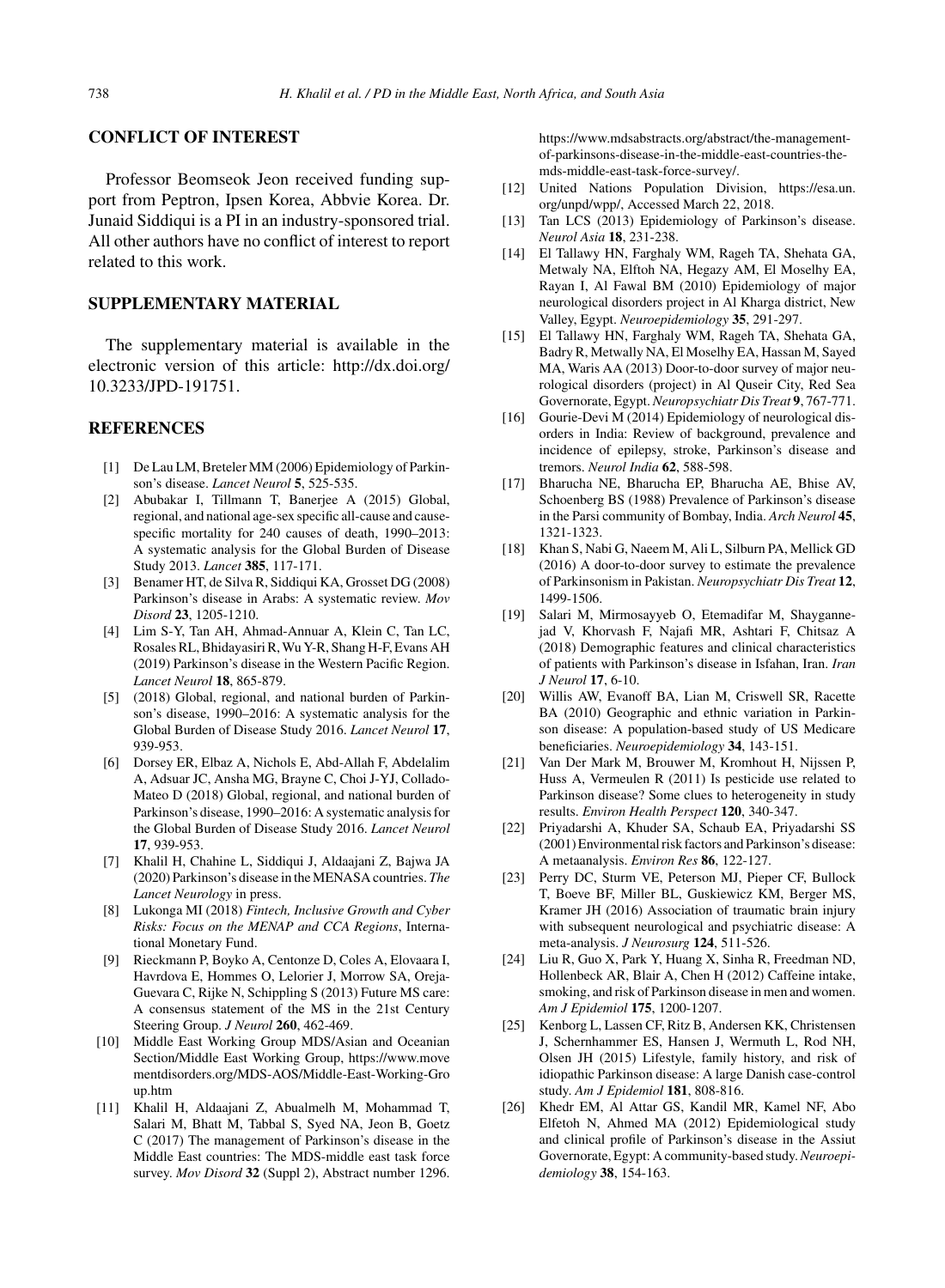- [27] Mereu G, Pacitti C, Argiolas A (1983) Effect of (-) cathinone, a khat leaf constituent, on dopaminergic firing and dopamine metabolism in the rat brain. *Life Sci* **32**, 1383-1389.
- [28] Khedr EM, Fawi G, Abbas MAA, Mohammed TA, El-Fetoh NA, Attar GA, Zaki AF (2015) Prevalence of Parkinsonism and Parkinson's disease in Qena governorate/Egypt: A cross-sectional community-based survey. *Neurol Res* **37**, 607-618.
- [29] Gupta V, Garg RK, Pant KK, Khattri S (2014) A study on risk factors for Parkinson's disease in Indian population. *Bioinformation* **10**, 342.
- [30] Sanyal J, Chakraborty D, Sarkar B, Banerjee TK, Mukherjee SC, Ray BC, Rao V (2010) Environmental and familial risk factors of Parkinsons disease: Case-control study.*Can J Neurol Sci* **37**, 637-642.
- [31] Fitzmaurice AG, Rhodes SL, Cockburn M, Ritz B, Bronstein JM (2014) Aldehyde dehydrogenase variation enhances effect of pesticides associated with Parkinson disease. *Neurology* **82**, 419-426.
- [32] Chuang Y-H, Lill CM, Lee P-C, Hansen J, Lassen CF, Bertram L, Greene N, Sinsheimer JS, Ritz B (2016) Geneenvironment interaction in Parkinson's disease: Coffee, ADORA2A, and CYP1A2. *Neuroepidemiology* **47**, 192- 200.
- [33] Yang F, Pedersen NL, Ye W, Liu Z, Norberg M, Forsgren L, Trolle Lagerros Y, Bellocco R, Alfredsson L, Knutsson A (2016) Moist smokeless tobacco (Snus) use and risk of Parkinson's disease. *Int J Epidemiol* **46**, 872-880.
- [34] Ozelius LJ, Senthil G, Saunders-Pullman R, Ohmann E, Deligtisch A, Tagliati M, Hunt AL, Klein C, Henick B, Hailpern SM (2006) LRRK2 G2019S as a cause of Parkinson's disease in Ashkenazi Jews. *N Engl J Med* **354**, 424-425.
- [35] Lesage S, Ibanez P, Lohmann E, Pollak P, Tison F, Tazir M, Leutenegger AL, Guimaraes J, Bonnet AM, Agid Y (2005) G2019S LRRK2 mutation in French and North African families with Parkinson's disease. *Ann Neurol* **58**, 784- 787.
- [36] Hashad DI, Abou-Zeid AA, Achmawy GA, Allah HMS, Saad MA (2011) G2019S mutation of the leucine-rich repeat kinase 2 gene in a cohort of Egyptian patients with Parkinson's disease. *Genet Test Mol Biomarkers* **15**, 861- 866.
- [37] El Haj RB, Salmi A, Regragui W, Moussa A, Bouslam N, Tibar H, Benomar A, Yahyaoui M, Bouhouche A (2017) Evidence for prehistoric origins of the G2019S mutation in the North African Berber population. *PLoS One* **12**, e0181335.
- [38] Al-Mubarak BR, Bohlega SA, Alkhairallah TS, Magrashi AI, AlTurki MI, Khalil DS, AlAbdulaziz BS, Abou Al-Shaar H, Mustafa AE, Alyemni EA, Alsaffar BA, Tahir AI, Al Tassan NA (2015) Parkinson's disease in Saudi patients: A genetic study. *PLoS One* **10**, e0135950.
- [39] Need AC, Goldstein DB (2009) Next generation disparities in human genomics: Concerns and remedies. *Trends Genet* **25**, 489-494.
- [40] Tadmouri GO, Nair P, Obeid T, Al Ali MT, Al Khaja N, Hamamy HA (2009) Consanguinity and reproductive health among Arabs. *Reprod Health* **6**, 17.
- [41] Tadmouri GO, Sastry KS, Chouchane L (2015) Arab gene geography: From population diversities to personalized medical genomics. *Glob Cardiol Sci Pract* **2015**, 54.
- [42] Al-Din ASN, Al-Kurdi A, Dasouki M, Wriekat A-L, Al-Khateeb M, Mubaidin A, Al-Hiari M (1994) Autosomal recessive ataxia, slow eye movements and psychomotor retardation. *J Neurol Sci* **124**, 61-66.
- [43] Williams DR, Hadeed A, al-Din ASN, Wreikat AL, Lees AJ (2005) Kufor Rakeb disease: Autosomal recessive, levodopa-responsive parkinsonism with pyramidal degeneration, supranuclear gaze palsy, and dementia. *Mov Disord* **20**, 1264-1271.
- [44] Ramirez A, Heimbach A, Gründemann J, Stiller B, Hampshire D, Cid LP, Goebel I, Mubaidin AF, Wriekat A-L, Roeper J (2006) Hereditary parkinsonism with dementia is caused by mutations in ATP13A2, encoding a lysosomal type 5 P-type ATPase. *Nat Genet* **38**, 1184-1191.
- [45] Leutenegger A-L, Salih MA, Ibáñez P, Mukhtar MM, Lesage S, Arabi A, Lohmann E, Dürr A, Ahmed AE, Brice A (2006) Juvenile-onset Parkinsonism as a result of the first mutation in the adenosine triphosphate orientation domain of PINK1. *Arch Neurol* **63**, 1257-1261.
- [46] Olgiati S, Quadri M, Fang M, Rood JP, Saute JA, Chien HF, Bouwkamp CG, Graafland J, Minneboo M, Breedveld GJ, Zhang J; International Parkinsonism Genetics Network, Verheijen FW, Boon AJ, Kievit AJ, Jardim LB, Mandemakers W, Barbosa ER, Rieder CR, Leenders KL, Wang J, Bonifati V (2016) DNAJC6 mutations associated with early-onset Parkinson's disease. *Ann Neurol* **79**, 244-256.
- [47] Gouider-Khouja N, Belal S, Hamida MB, Hentati F (2000) Clinical and genetic study of familial Parkinson's disease in Tunisia. *Neurology* **54**, 1603-1609.
- [48] Peeraully T, Tan E (2012) Genetic variants in sporadic Parkinson's disease: East vs West. *Parkinsonism Relat Disord* **18**, S63-S65.
- [49] Khealani B, Baig S (2006) Clinical spectrum of Parkinson's disease from Pakistan. *Singapore Med J* **47**, 1075-1079.
- [50] Djaldetti R, Hassin-Baer S, Farrer M, Vilariño-Güell C, Ross OA, Kolianov V, Yust-Katz S, Treves T, Barhum Y, Hulihan M (2008) Clinical characteristics of Parkinson's disease among Jewish Ethnic groups in Israel. *J Neural Transm (Vienna)* **115**, 1279-1284.
- [51] Alcalay RN, Mirelman A, Saunders-Pullman R, Tang M-X, Mejia Santana H, Raymond D, Roos E, Orbe-Reilly M, Gurevich T, Bar Shira A, Gana Weisz M, Yasinovsky K, Zalis M, Thaler A, Deik A, Barrett MJ, Cabassa J, Groves M, Hunt AL, Lubarr N, San Luciano M, Miravite J, Palmese C, Sachdev R, Sarva H, Severt L, Shanker V, Swan MC, Soto-Valencia J, Johannes B, Ortega R, Fahn S, Cote L, Waters C, Mazzoni P, Ford B, Louis E, Levy O, Rosado L, Ruiz D, Dorovski T, Pauciulo M, Nichols W, Orr-Urtreger A, Ozelius L, Clark L, Giladi N, Bressman S, Marder KS (2013) Parkinson disease phenotype in Ashkenazi Jews with and without LRRK2 G2019S mutations. *Mov Disord* **28**, 1966-1971.
- [52] Siddiqui JH, Bhatti D, Alsubaie F, Bajwa JA (2018) Movement disorders and deep brain stimulation in the Middle East. *World Neurosurg* **113**, e314-e319.
- [53] World Health Organization (2006) *Neurological disorders: Public health challenges*, World Health Organization.
- [54] Khalifa A, Aarli JA (2011) Global perspectives.*Neurology* **77**, 1565-1567.
- [55] Willis AW, Schootman M, Tran R, Kung N, Evanoff BA, Perlmutter JS, Racette BA (2012) Neurologist-associated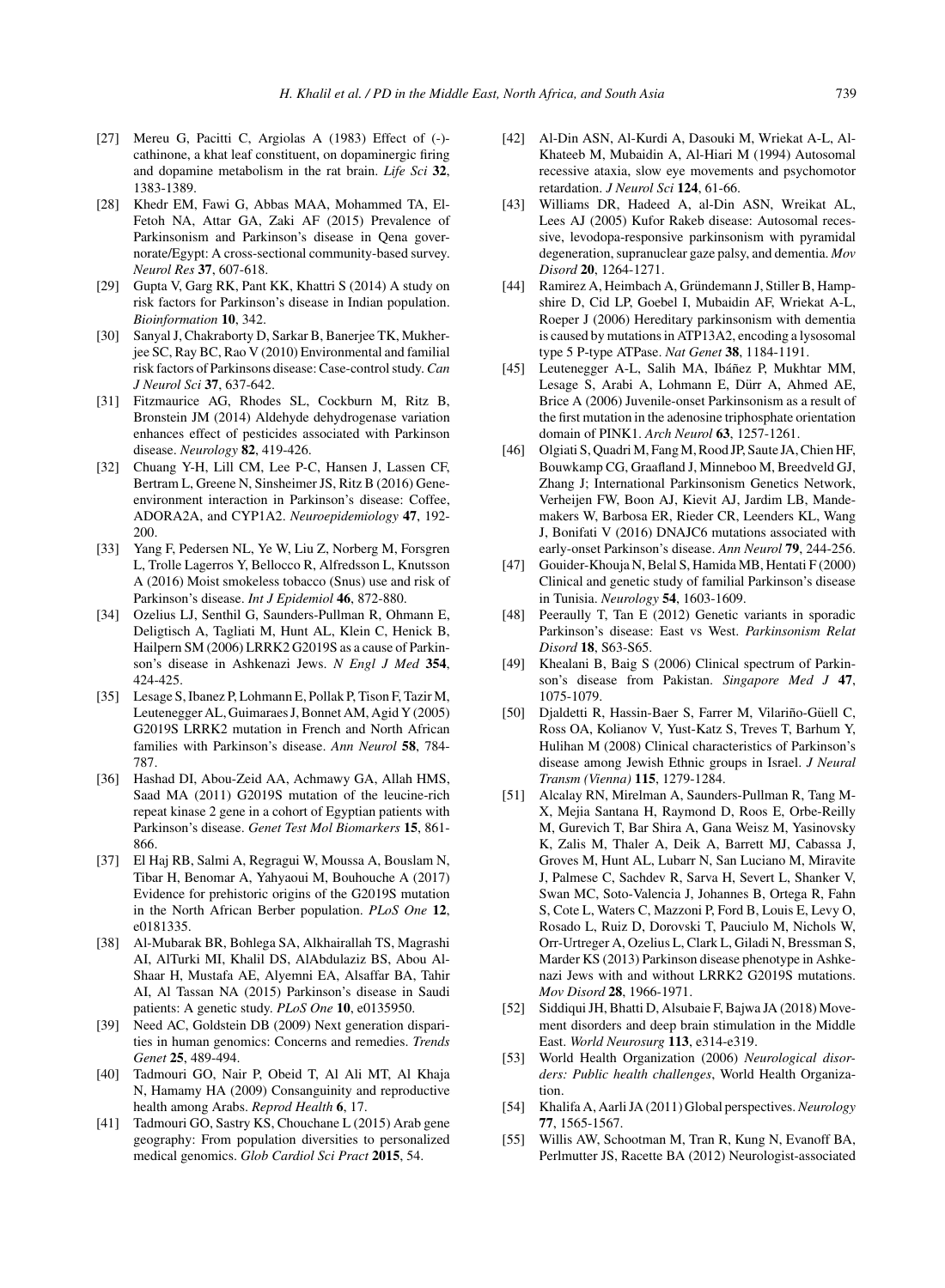reduction in PD-related hospitalizations and health care expenditures. *Neurology* **79**, 1774-1780.

- [56] Lim S-Y, Tan AH, Fox SH, Evans AH, Low SC (2017) Integrating patient concerns into Parkinson's disease management. *Curr Neurol Neurosci Rep* **17**, 3.
- [57] Racette BA, Willis AW (2015) Time to change the blind men and the elephant approach to Parkinson disease? *Neurology* **85**, 190-196.
- [58] Zinchuk AV, Flanagan EP, Tubridy NJ, Miller WA, McCullough LD (2010) Attitudes of US medical trainees towards neurology education: "Neurophobia" - a global issue. *BMC Med Educ* **10**, 49.
- [59] Center to Center Movement Disorders Training Program, [https://www.movementdisorders.org/MDS/Education/](https://www.movementdisorders.org/MDS/Education/Center-to-Center-Movement-Disorders-Training-Program.htm) [Center-to-Center-Movement-Disorders-Training-Progr](https://www.movementdisorders.org/MDS/Education/Center-to-Center-Movement-Disorders-Training-Program.htm)[am.htm](https://www.movementdisorders.org/MDS/Education/Center-to-Center-Movement-Disorders-Training-Program.htm),
- [60] Bajwa J, Khalil H (2015) First Middle East camp for Parkinson's disease, Movement Disorders and neuromodulation: Review of outcomes and implications for future directions: 960. *Mov Disord* **30**, S372.
- [61] Ferrazzoli D, Ortelli P, Zivi I, Cian V, Urso E, Ghilardi MF, Maestri R, Frazzitta G (2018) Efficacy of intensive multidisciplinary rehabilitation in Parkinson's disease: A randomised controlled study. *J Neurol Neurosurg Psychiatry* **89**, 828-835.
- [62] van der Marck MA, Kalf J, Sturkenboom IH, Nijkrake MJ, Munneke M, Bloem BR (2009) Multidisciplinary care for patients with Parkinson's disease. *Parkinsonism Relat Disord* **15**, S219-S223.
- [63] Alamri Y, MacAskill M, Anderson T, Benamer H (2015) Parkinson's disease in the Gulf countries: An updated review. *Eur Neurol* **74**, 222-225.
- [64] Al Adawi S (2008) Caring for Arab patients: A biopsychosocial approach. *Sultan Qaboos Univ Med J* **8**, 233.
- [65] World Health Organization (2008) *The Global Burden of Disease: World Health Organization.*
- [66] GBD 2016 Parkinson's Disease Collaborators (2018) Global, regional, and national burden of Parkinson's disease, 1990–2016: A systematic analysis for the Global Burden of Disease Study 2016. *Lancet Neurol* **17**, 939-953.
- [67] Willis AW, Schootman M, Kung N, Wang X-Y, Perlmutter JS, Racette BA (2014) Disparities in deep brain stimulation surgery among insured elders with Parkinson disease. *Neurology* **82**, 163-171.
- [68] Chan AK, McGovern RA, Brown LT, Sheehy JP, Zacharia BE, Mikell CB, Bruce SS, Ford B, McKhann GM (2014) Disparities in access to deep brain stimulation surgery for Parkinson disease: Interaction between African American race and Medicaid use. *JAMA Neurol* **71**, 291-299.
- [69] Mokaya J, Dotchin CL, Gray WK, Hooker J, Walker RW (2016) The accessibility of Parkinson's disease medication in Kenya: Results of a national survey. *Mov Disord Clin Pract* **3**, 376-381.
- [70] Newton PN, Bond KC (2019) Global access to qualityassured medical products: The Oxford Statement and call to action. *Lancet Global Health* **7**, e1609-e1611.
- [71] Okubadejo NU, Ojo OO, Wahab KW, Abubakar SA, Obiabo OY, Salawu FK, Nwazor EO, Agabi OP, Oshinaike OO (2019) A nationwide survey of Parkinson's disease medicines availability and affordability in Nigeria. *Mov Disord Clin Pract* **6**, 27-33.
- [72] Wang G, Cheng Q, Zheng R, Tan YY, Sun XK, Zhou HY, Ye XL, Wang Y, Wang Z, Sun BM (2006) Economic

burden of Parkinson's disease in a developing country: A retrospective cost analysis in Shanghai, China. *Mov Disord* **21**, 1439-1443.

- [73] Siddiqui JH, Aldaajani Z, Mehanna R, Changizi BK, Bhatti D, Al-Johani ZG, Shukla AW, Fernandez HH, Bajwa JA (2018) Rationale and patient selection for interventional therapies in Parkinson's disease. *Expert Rev Neurother* **18**, 811-823.
- [74] van der Eijk M, Nijhuis FA, Faber MJ, Bloem BR (2013) Moving from physician-centered care towards patient-centered care for Parkinson's disease patients. *Parkinsonism Relat Disord* **19**, 923-927.
- [75] AlSwaiti FY, Mayo R, Bajwa JA (2015) The Parkinson's disease and movement disorders program at King Fahad Medical City. *Perspect Global Issues Commun Sci Relat Disord* **5**, 33-40.
- [76] Khalil H, Bajwa JA (2015) Barriers and facilitators in physical rehabilitation for Parkinson's disease in the Arabian World. *Mov Disord Clin Pract* **2**, 227-229.
- [77] Khalil H, Nazzal M, Al-Sheyab N (2016) Parkinson's disease in Jordan: Barriers and motivators to exercise. *Physiother Theory Pract* **32**, 509-519.
- [78] Kaddumukasa M, Kakooza A, Kaddumukasa MN, Ddumba E, Sajatovic M, Katabira E (2015) Knowledge and attitudes of Parkinson's disease in rural and urban Mukono District, Uganda: A cross-sectional, communitybased study. *Parkinsons Dis* **2015**, 196150.
- [79] El-Jaafary S, Amer H, Fouad A, Tawfiq B, El Sabbahy L, Bayoumy A, Abulkarim B, Gamal B, Nafea H, Shehata H (2018) Future doctors as health educators: Undergraduate medical students raise awareness and unite for Parkinson's disease. *Mov Disord* **33**, S42-S43.
- [80] Hassan A, Dorsey ER, Goetz CG, Bloem BR, Guttman M, Tanner CM, Mari Z, Pantelyat A, Galifianakis NB, Bajwa JA, Gatto EM, Cubo E (2018) Telemedicine use for movement disorders: A global survey. *Telemed J E Health* **24**, 979-992.
- [81] Zabetian CP, Mata IF, Latin American Research Consortium on the Genetics of PD (LARGE-PD) (2017) LARGE-PD: Examining the genetics of Parkinson's disease in Latin America. *Mov Disord* **32**, 1330-1331.
- [82] Benamer HT (2014) *Neurological Disorders in the Arab World*, Springer.
- [83] Benamer HT (2010) Neurology expertise and postgraduate training programmes in the Arab world: A survey. *Eur Neurol* **64**, 313-318.
- [84] Bergen DC, World Federation of Neurology Task Force on Neurological Services (2002) Training and distribution of neurologists worldwide. *J Neurol Sci* **198**, 3-7.
- [85] Steck A, Struhal W, Sergay SM, Grisold W, Education Committee World Federation of Neurology (2013) The global perspective on neurology training: The World Federation of Neurology survey. *J Neurol Sci* **334**, 30-47.
- [86] Mansouri B, Ahsan B (2006) Neurology in Iran. *Iran J Neurol* **5**, 19-23.
- [87] Anca M, Paleacu D, Shabtai H, Giladi N (2002) Crosssectional study of the prevalence of Parkinson's disease in the Kibbutz movement in Israel. *Neuroepidemiology* **21**, 50-55.
- [88] Bower JH, Zenebe G (2005) Neurologic services in the nations of Africa. *Neurology* **64**, 412-415.
- [89] Masalha R, Kordysh E, Alpert G, Hallak M, Morad M, Mahajnah M, Farkas P, Herishanu Y (2010) The prevalence of Parkinson's disease in an Arab population, Wadi Ara, Israel. *Isr Med Assoc J* **12**, 32-35.